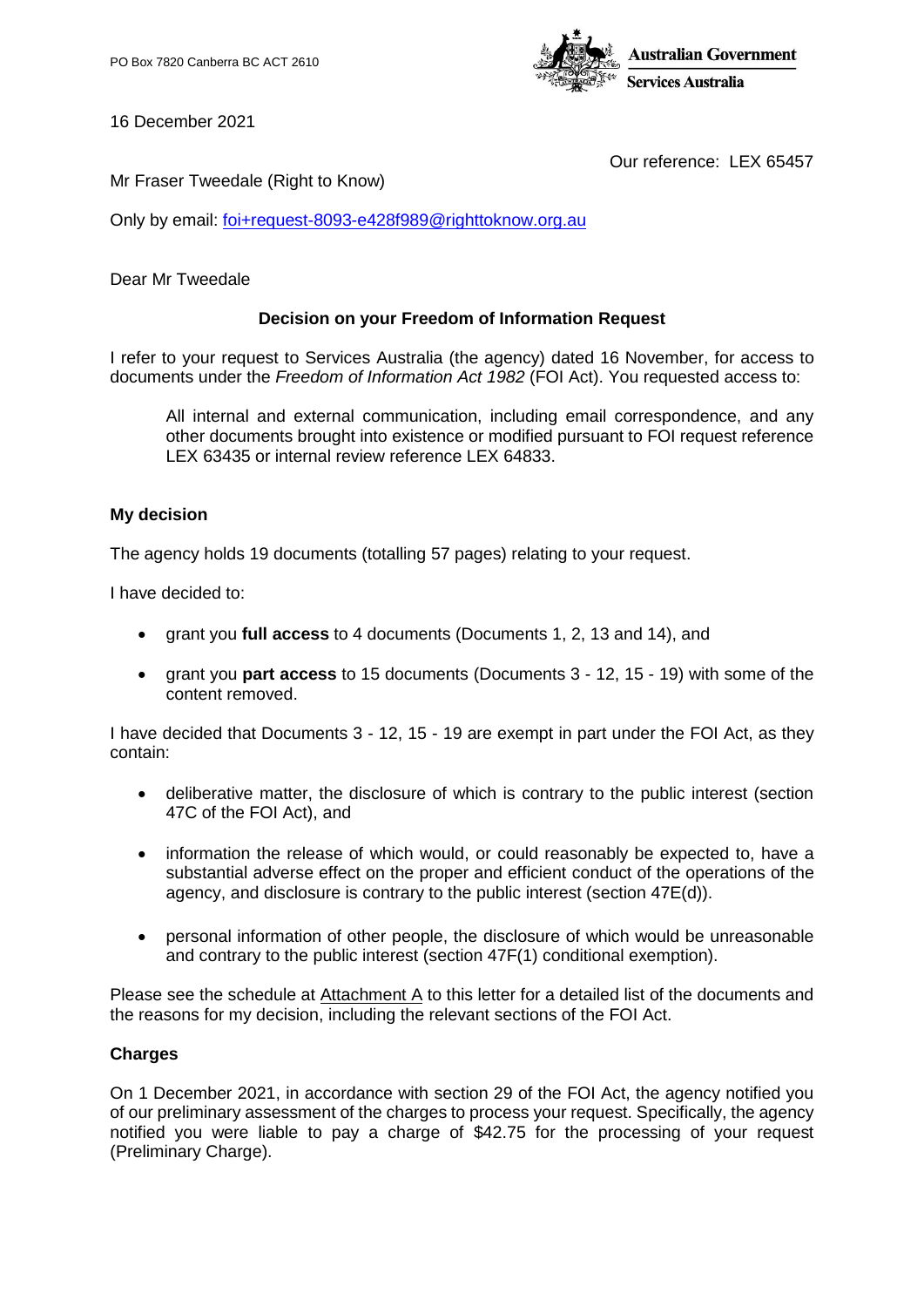On 2 December 2021, you paid the charge in full.

I am satisfied the Preliminary Charge of \$42.75 accurately reflects the time taken to process your request. Therefore, in accordance with section 9 of the *Freedom of Information (Charges) Regulations 2019* (Charges Regulations), I have decided to fix the charge at \$42.75.

#### **How we will send your documents to you**

The documents for release are attached to the email containing this letter.

#### **You can ask for a review of our decision**

If you disagree with any part of the decision you can ask for a review. There are two ways you can do this. You can ask for an internal review from within the agency, or an external review by the Office of the Australian Information Commissioner. See Attachment B for more information about how to request a review.

#### **Further assistance**

If you have any questions please email [FOI.LEGAL.TEAM@servicesaustralia.gov.au.](mailto:xxx.xxxxx.xxxx@xxxxxxxxxxxxxxxxx.xxx.xx)

Yours sincerely

Colette Authorised FOI Decision Maker Freedom of Information Team Information Access Branch | Legal Services Division Services Australia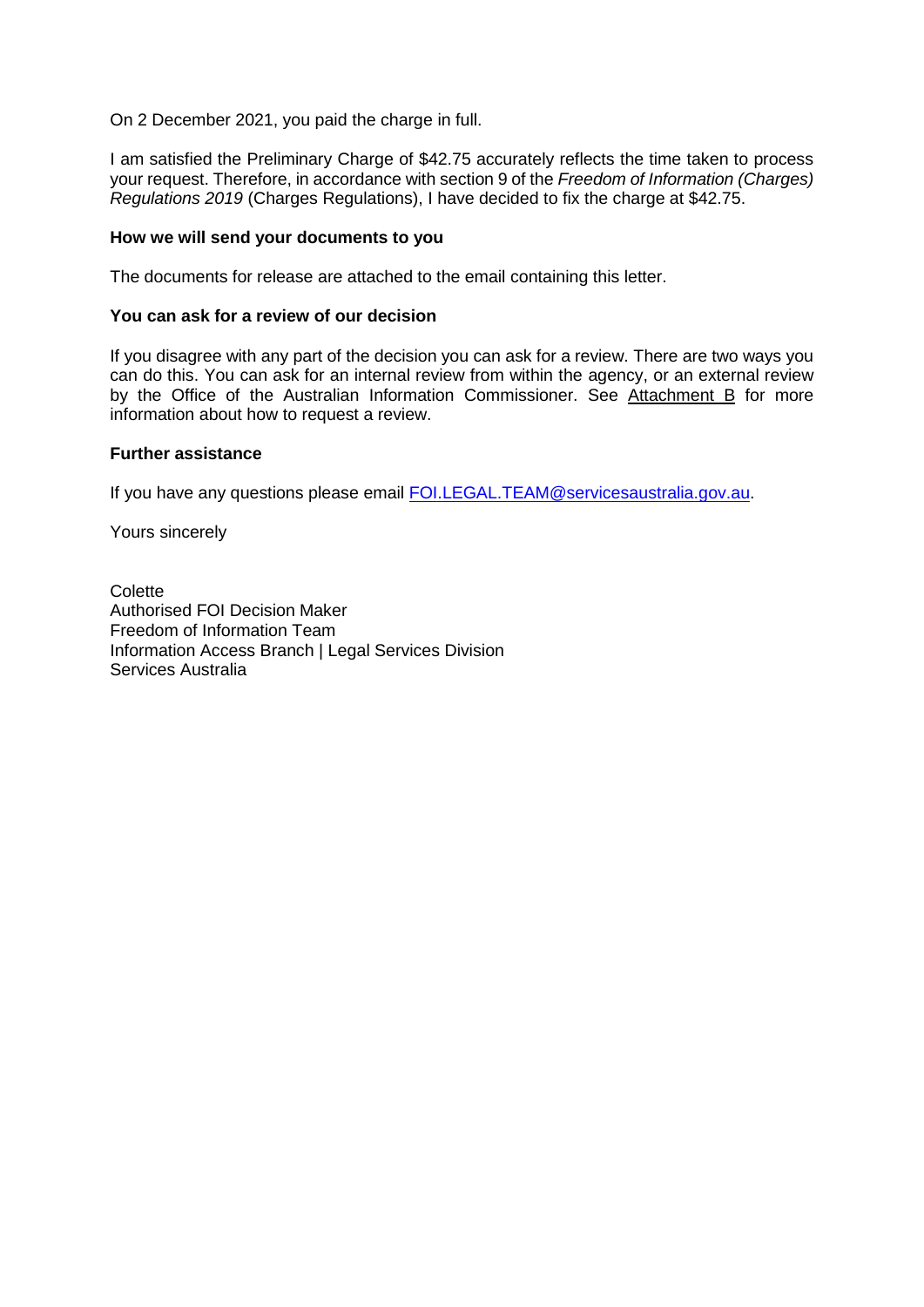**Attachment A**

# **SCHEDULE OF DOCUMENTS**

# **TWEEDALE, Fraser (Right to Know) - LEX 65457**

| <b>Document</b><br>No. | <b>Pages</b> | <b>Date</b> | <b>Description</b>      | <b>Decision</b> | <b>FOI Act</b><br><b>Exemption</b> | <b>Comments</b>                                                                                                                                                                                                                                                                                                        |
|------------------------|--------------|-------------|-------------------------|-----------------|------------------------------------|------------------------------------------------------------------------------------------------------------------------------------------------------------------------------------------------------------------------------------------------------------------------------------------------------------------------|
| Ί.                     | $1 - 2$      | 14/07/2021  | Internal correspondence | Release in full | $\overline{\phantom{a}}$           | Staff details deleted under s22 (out of scope)                                                                                                                                                                                                                                                                         |
| 2.                     | $3 - 4$      | 14/07/2021  | Internal correspondence | Release in full | $\blacksquare$                     | Staff details deleted under s22 (out of scope)                                                                                                                                                                                                                                                                         |
| 3.                     | $5 - 6$      | 15/07/2021  | Internal correspondence | Exempt in part  | s47C<br>s47E(d)<br>s47F(1)         | Deliberative material exempt under s47C<br>Information which, if disclosed, could have a<br>substantial adverse effect on the proper and<br>efficient conduct of the operations of the agency<br>exempt under s47E(d)<br>Personal information redacted under s47F(1)<br>Staff details deleted under s22 (out of scope) |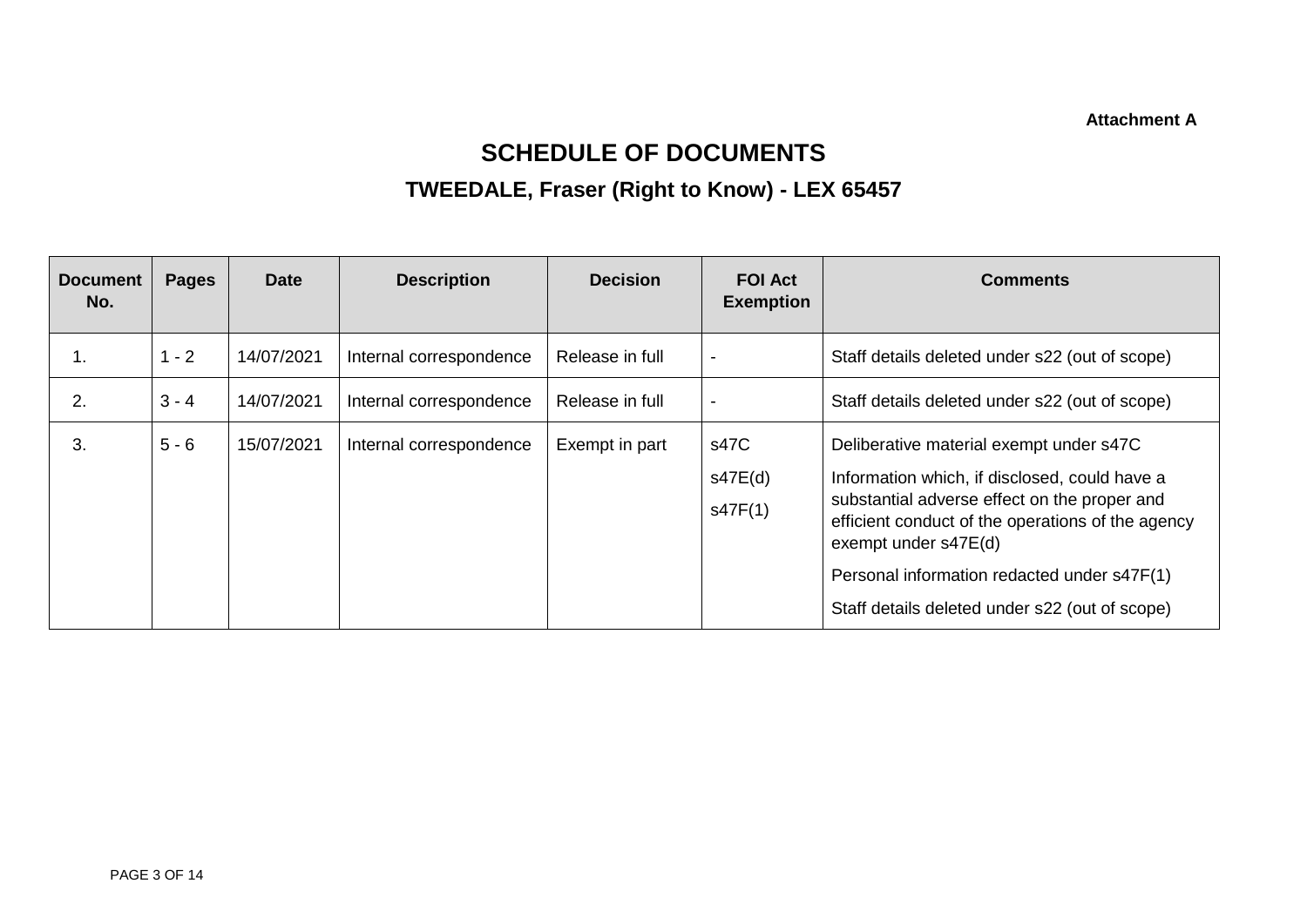| <b>Document</b><br>No. | <b>Pages</b> | <b>Date</b> | <b>Description</b>      | <b>Decision</b> | <b>FOI Act</b><br><b>Exemption</b> | <b>Comments</b>                                                                                                                                                                                                                                                                                                        |
|------------------------|--------------|-------------|-------------------------|-----------------|------------------------------------|------------------------------------------------------------------------------------------------------------------------------------------------------------------------------------------------------------------------------------------------------------------------------------------------------------------------|
| 4.                     | $7 - 8$      | 15/07/2021  | Internal correspondence | Exempt in part  | s47C<br>s47E(d)<br>s47F(1)         | Deliberative material exempt under s47C<br>Information which, if disclosed, could have a<br>substantial adverse effect on the proper and<br>efficient conduct of the operations of the agency<br>exempt under s47E(d)<br>Personal information redacted under s47F(1)<br>Staff details deleted under s22 (out of scope) |
| 5.                     | $9 - 16$     | 15/07/2021  | Internal correspondence | Exempt in part  | s47C<br>s47E(d)                    | Deliberative material exempt under s47C<br>Information which, if disclosed, could have a<br>substantial adverse effect on the proper and<br>efficient conduct of the operations of the agency<br>exempt under s47E(d)<br>Staff details deleted under s22 (out of scope)                                                |
| 6.                     | $17 - 18$    | 16/07/2021  | Internal correspondence | Exempt in part  | s47C<br>s47E(d)<br>s47F(1)         | Deliberative material exempt under s47C<br>Information which, if disclosed, could have a<br>substantial adverse effect on the proper and<br>efficient conduct of the operations of the agency<br>exempt under s47E(d)<br>Personal information redacted under s47F(1)<br>Staff details deleted under s22 (out of scope) |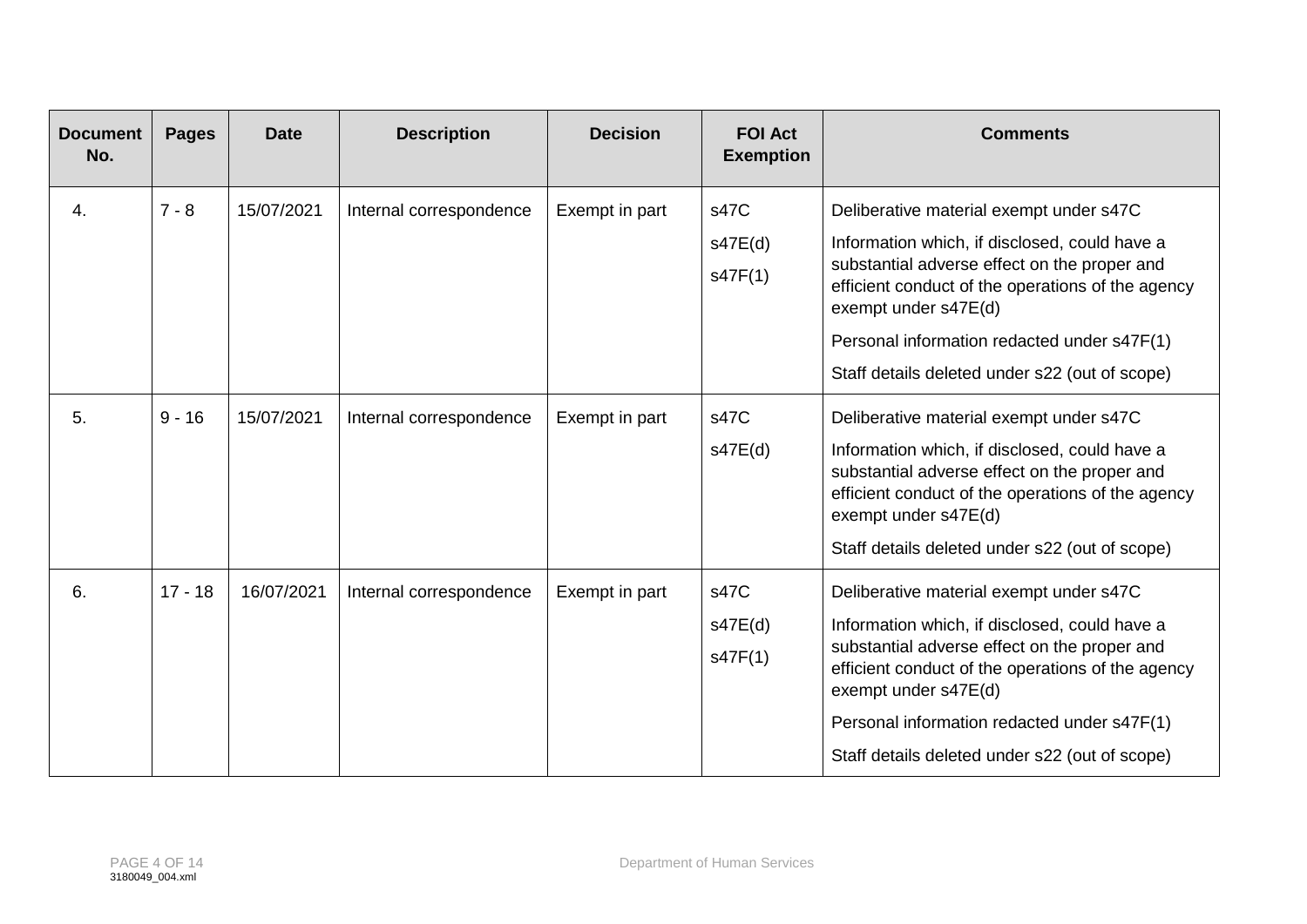| <b>Document</b><br>No. | <b>Pages</b> | <b>Date</b> | <b>Description</b>      | <b>Decision</b> | <b>FOI Act</b><br><b>Exemption</b> | <b>Comments</b>                                                                                                                                                                                                                                                                                                        |
|------------------------|--------------|-------------|-------------------------|-----------------|------------------------------------|------------------------------------------------------------------------------------------------------------------------------------------------------------------------------------------------------------------------------------------------------------------------------------------------------------------------|
| 7.                     | 19           | 16/07/2021  | Internal correspondence | Exempt in part  | s47C<br>s47E(d)<br>s47F(1)         | Deliberative material exempt under s47C<br>Information which, if disclosed, could have a<br>substantial adverse effect on the proper and<br>efficient conduct of the operations of the agency<br>exempt under s47E(d)<br>Personal information redacted under s47F(1)                                                   |
| 8.                     | $20 - 21$    | 16/07/2021  | Internal correspondence | Exempt in part  | s47C<br>s47E(d)<br>s47F(1)         | Deliberative material exempt under s47C<br>Information which, if disclosed, could have a<br>substantial adverse effect on the proper and<br>efficient conduct of the operations of the agency<br>exempt under s47E(d)<br>Personal information redacted under s47F(1)<br>Staff details deleted under s22 (out of scope) |
| 9.                     | $22 - 23$    | 10/08/2021  | Internal correspondence | Exempt in part  | s47C<br>s47E(d)                    | Deliberative material deleted under s47C<br>Information which, if disclosed, could have a<br>substantial adverse effect on the proper and<br>efficient conduct of the operations of the agency<br>deleted under s47E(d)<br>Staff details deleted under s22 (out of scope)                                              |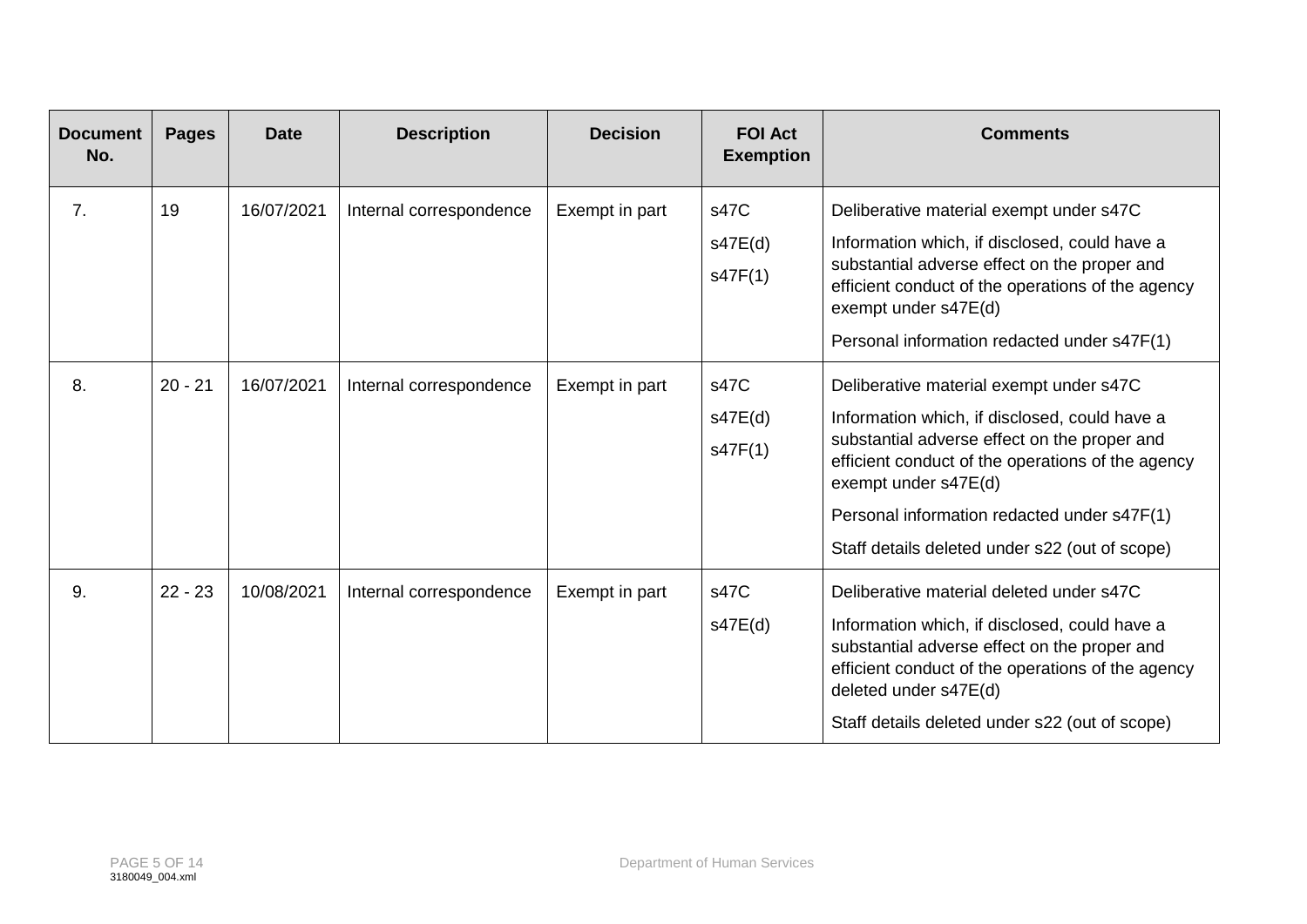| <b>Document</b><br>No. | <b>Pages</b> | <b>Date</b> | <b>Description</b>      | <b>Decision</b> | <b>FOI Act</b><br><b>Exemption</b> | <b>Comments</b>                                                                                                                                                                                                                                                                                                        |
|------------------------|--------------|-------------|-------------------------|-----------------|------------------------------------|------------------------------------------------------------------------------------------------------------------------------------------------------------------------------------------------------------------------------------------------------------------------------------------------------------------------|
| 10.                    | $24 - 34$    | 12/08/2021  | Internal correspondence | Exempt in part  | s47C<br>s47E(d)                    | Deliberative material exempt under s47C<br>Information which, if disclosed, could have a<br>substantial adverse effect on the proper and<br>efficient conduct of the operations of the agency<br>exempt under s47E(d)<br>Staff details deleted under s22 (out of scope)                                                |
| 11.                    | $35 - 36$    | 20/08/2021  | Internal correspondence | Exempt in part  | s47C<br>s47E(d)<br>s47F(1)         | Deliberative material exempt under s47C<br>Information which, if disclosed, could have a<br>substantial adverse effect on the proper and<br>efficient conduct of the operations of the agency<br>exempt under s47E(d)<br>Personal information redacted under s47F(1)<br>Staff details deleted under s22 (out of scope) |
| 12.                    | $37 - 39$    | Various     | Internal correspondence | Exempt in part  | s47C<br>s47E(d)                    | Deliberative material exempt under s47C<br>Information which, if disclosed, could have a<br>substantial adverse effect on the proper and<br>efficient conduct of the operations of the agency<br>exempt under s47E(d)<br>Staff details deleted under s22 (out of scope)                                                |
| 13.                    | $40 - 41$    | Various     | Internal correspondence | Release in full |                                    | Staff details deleted under s 22 (out of scope)                                                                                                                                                                                                                                                                        |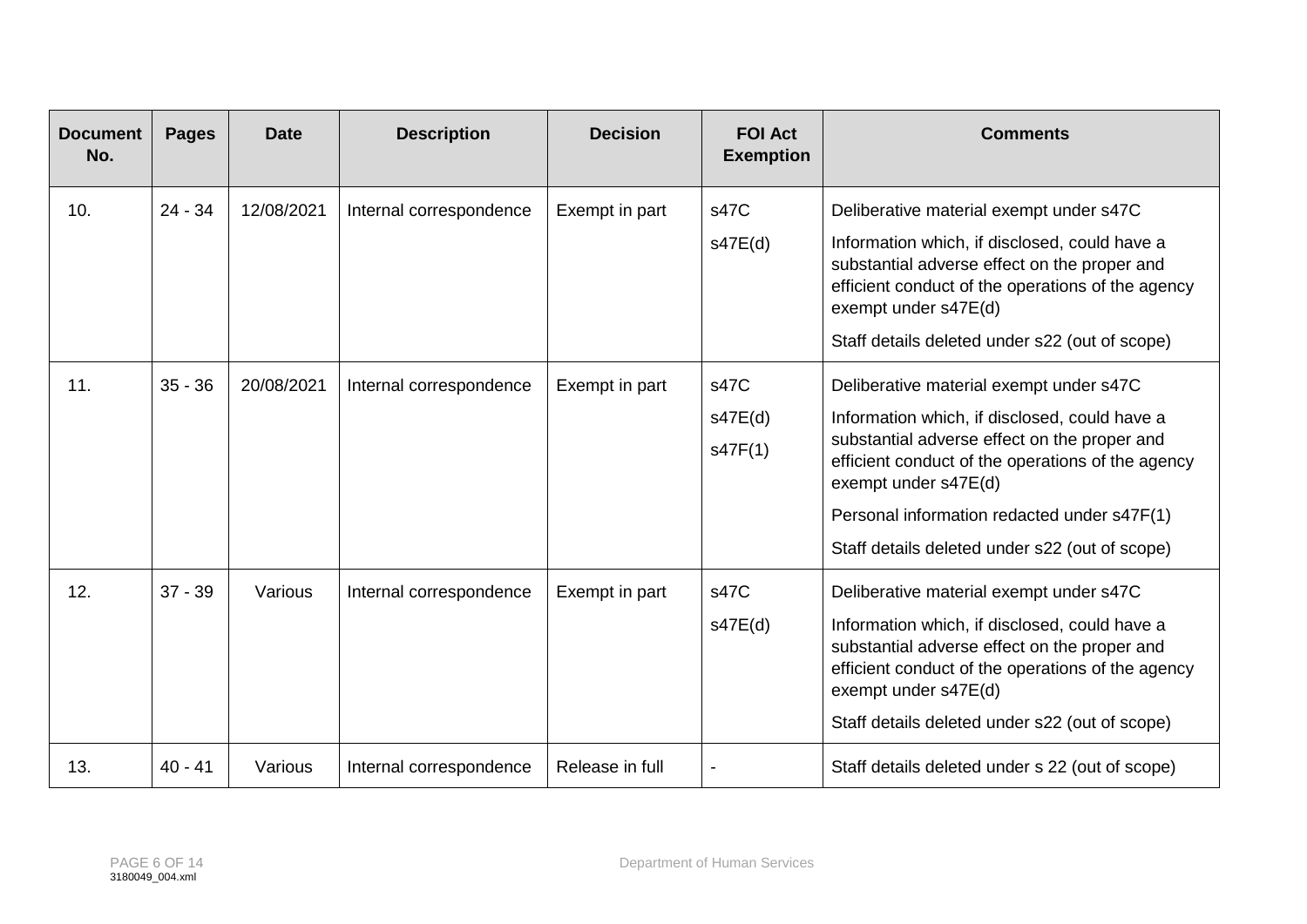| <b>Document</b><br>No. | <b>Pages</b> | <b>Date</b> | <b>Description</b>      | <b>Decision</b> | <b>FOI Act</b><br><b>Exemption</b> | <b>Comments</b>                                                                                                                                                                                                                                                         |
|------------------------|--------------|-------------|-------------------------|-----------------|------------------------------------|-------------------------------------------------------------------------------------------------------------------------------------------------------------------------------------------------------------------------------------------------------------------------|
| 14.                    | $42 - 43$    | Various     | Internal correspondence | Release In full |                                    | Staff details deleted under s 22 (out of scope)                                                                                                                                                                                                                         |
| 15.                    | $44 - 46$    | 18/10/2021  | Internal correspondence | Exempt in part  | s47E(d)                            | Information which, if disclosed, could have a<br>substantial adverse effect on the proper and<br>efficient conduct of the operations of the agency<br>exempt under s47E(d)<br>Staff details deleted under s 22 (out of scope)                                           |
| 16.                    | $47 - 48$    | 19/10/2021  | Internal correspondence | Exempt in part  | s47C<br>s47E(d)                    | Deliberative material exempt under s47C<br>Information which, if disclosed, could have a<br>substantial adverse effect on the proper and<br>efficient conduct of the operations of the agency<br>exempt under s47E(d)<br>Staff details deleted under s22 (out of scope) |
| 17.                    | $49 - 50$    | 26/10/2021  | Internal correspondence | Exempt in part  | s47C                               | Deliberative material deleted under s47C<br>Staff details deleted under s22 (out of scope)                                                                                                                                                                              |
| 18.                    | $51 - 53$    | 09/11/2021  | Internal correspondence | Exempt in part  | s47C<br>s47F(1)                    | Deliberative material exempt under s47C<br>Personal information redacted under s47F(1)<br>Staff details and irrelevant material deleted under<br>s22 (out of scope)                                                                                                     |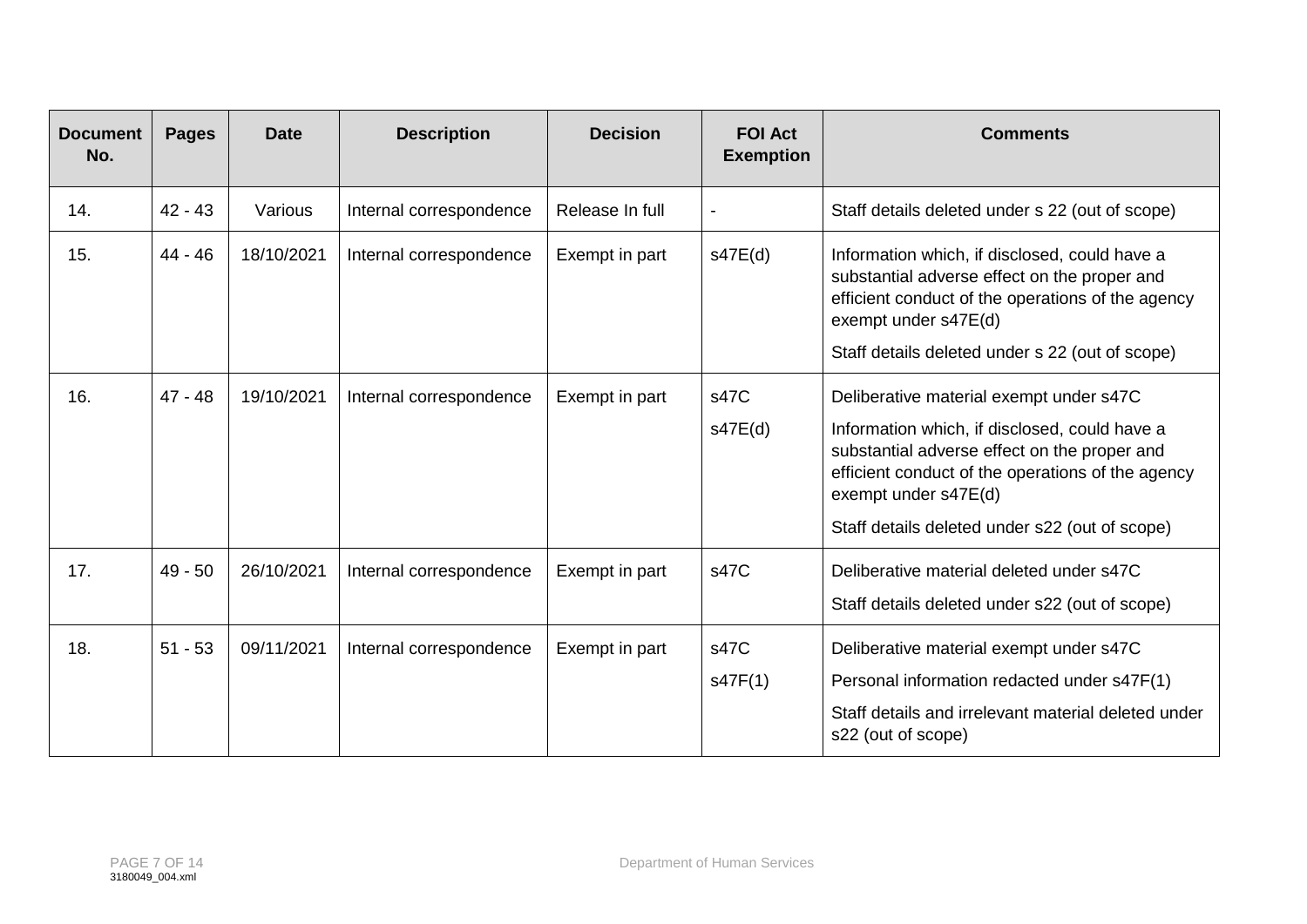| <b>Document</b><br>No. | <b>Pages</b> | <b>Date</b> | <b>Description</b>      | <b>Decision</b> | <b>FOI Act</b><br><b>Exemption</b> | <b>Comments</b>                                                                                                                                                                                                                                                         |
|------------------------|--------------|-------------|-------------------------|-----------------|------------------------------------|-------------------------------------------------------------------------------------------------------------------------------------------------------------------------------------------------------------------------------------------------------------------------|
| 19.                    | $54 - 57$    | Various     | Internal correspondence | Exempt in part  | s47C<br>s47E(d)                    | Deliberative material exempt under s47C<br>Information which, if disclosed, could have a<br>substantial adverse effect on the proper and<br>efficient conduct of the operations of the agency<br>exempt under s47E(d)<br>Staff details deleted under s22 (out of scope) |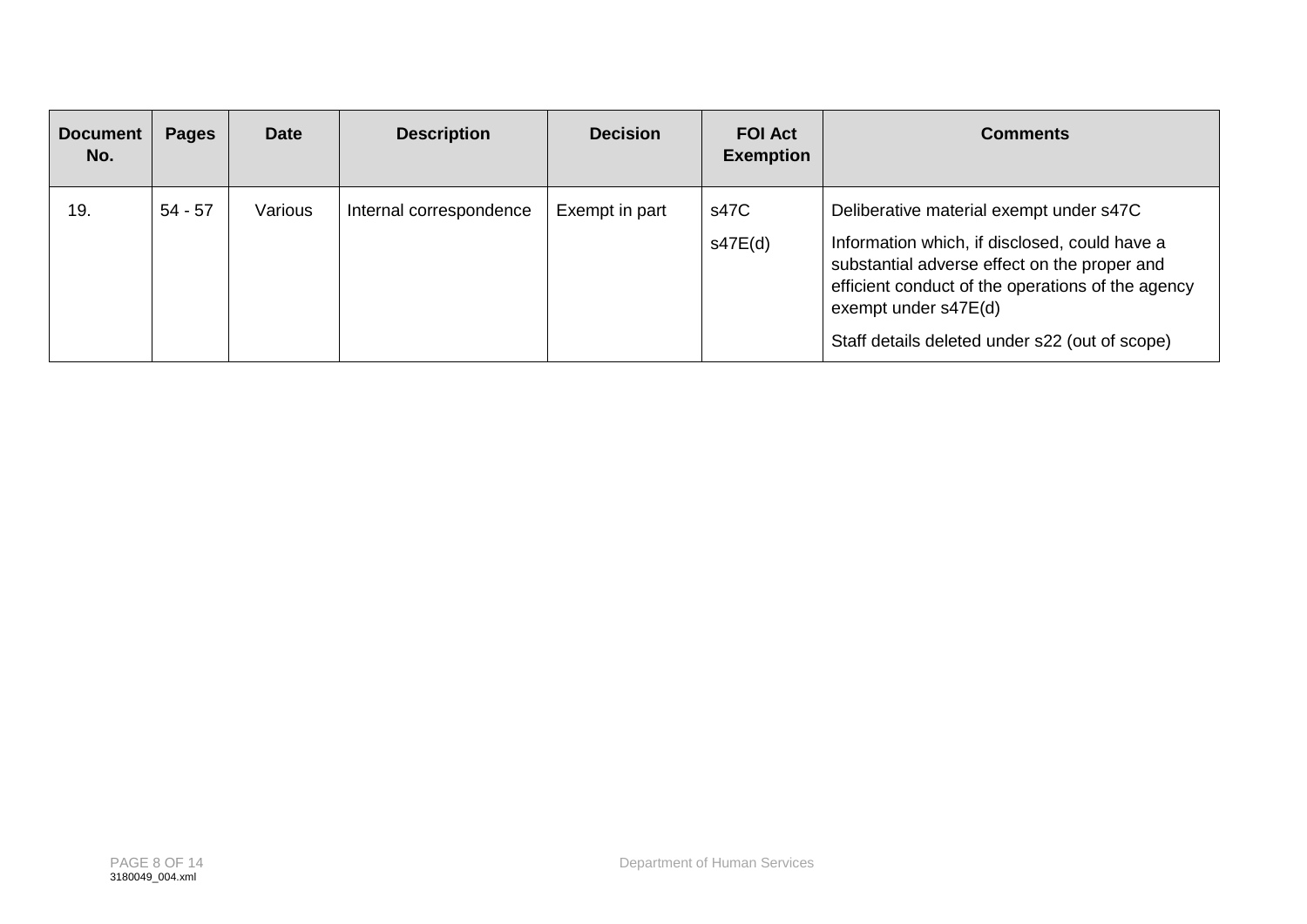## **REASONS FOR DECISION**

#### **What you requested**

On 16 November 2021, you requested:

All internal and external communication, including email correspondence, and any other documents brought into existence or modified pursuant to FOI request reference LEX 63435 or internal review reference LEX 64833.

On 24 November 2021, the agency acknowledged your request and advised we would not include personal details about our staff (such as their names). You did not contact the agency again about this. Staff details have therefore been redacted in accordance with section 22(1) of the FOI Act.

#### **What I took into account**

In reaching my decision I took into account:

- your request dated 16 November 2021
- the documents falling within the scope of your request
- whether the release of material is in the public interest
- consultations with agency officers about:
	- $\circ$  the nature of the documents
	- o the agency's operating environment and functions
- guidelines issued by the Australian Information Commissioner under section 93A of the FOI Act (the Guidelines), and
- the FOI Act.

#### **Reasons for my decisions**

I am authorised to make decisions under section 23(1) of the FOI Act.

#### Deliberative Processes

I have applied the conditional exemption in section 47C of the FOI Act to the documents identified in the Schedule.

This section of the FOI Act provides a document is conditionally exempt if it would disclose deliberative matter. Deliberative matter is an opinion, advice or recommendation, or a consultation or deliberation that has taken place in the course of, or for the purposes of, the deliberative processes of an agency.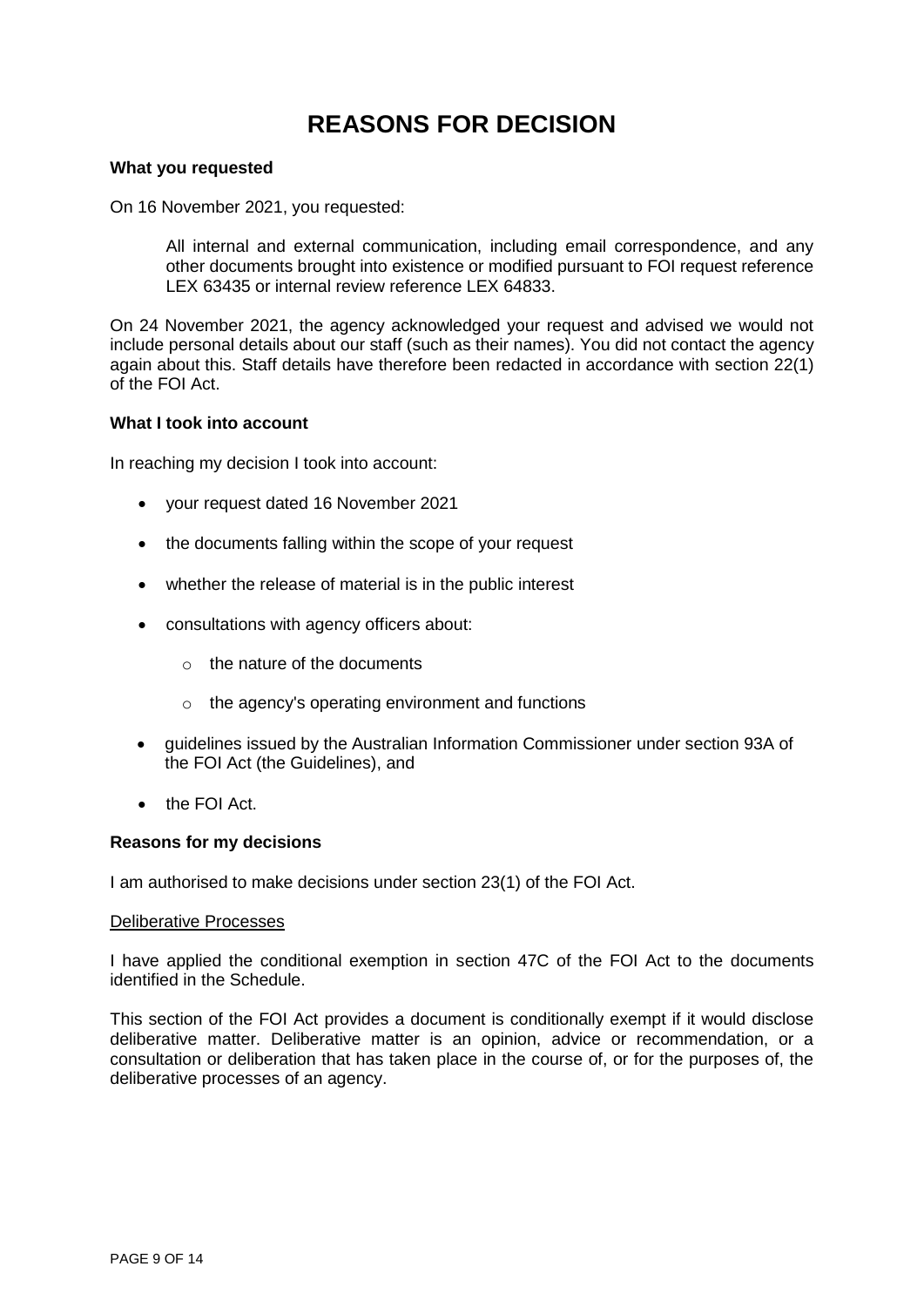Material which is operational or purely factual information is not deliberative. The deliberative exemption also does not apply to reports of scientific or technical experts, reports of a body or organisation prescribed by the regulations, or a formal statement of reasons.

Having carefully reviewed the documents I am satisfied that parts of them contain advice, recommendations, consultations and deliberations relating to the agency's FOI functions and the processing of requests under the FOI Act. I am also satisfied the documents are not operational information or purely factual information, and are otherwise not of a kind specifically excluded under section 47C of the FOI Act.

Accordingly, I am satisfied the relevant material is conditionally exempt under section 47C(1) of the FOI Act.

#### *Public interest considerations*

Access to conditionally exempt material must be given unless I am satisfied it would not be in the public interest to do so.

I consider that disclosure of the material would not materially promote the objects of the FOI Act or facilitate access to government information. On the other hand, having assessed the substance and nature of the material, I also consider that disclosure would prejudice the ability of agency staff to freely exchange advice, opinions and recommendations in relation to FOI processing strategies and decision-making. This, in turn, could reasonably be expected to have an adverse impact on the internal consultation and decision-making processes necessary to the agency's management of FOI requests.

Paragraph 6.55 of the Guidelines states the deliberative processes exemption may apply even when no type of harm results from disclosure. While the FOI Act promotes public access to information, it also recognises the importance of Commonwealth agencies having 'thinking space' to carry out their functions and activities. The release of information generated by the agency as part of its deliberations on the processing of FOI requests could reasonably be expected to weaken the integrity of its FOI thinking processes and, in particular, inhibit the exchange of views between officers involved in the FOI process which ultimately the diminishes the decision-maker's capacity to appropriately perform their duties under the FOI Act.

Having weighed the factors outlined above, I have decided, in this instance, the public interest in disclosing the relevant material in the documents is outweighed by the public interest against disclosure.

I have deleted the exempt information in the relevant documents and released the remaining material in accordance with section 22(1) of the FOI Act.

#### Operations of the agency

I have applied the conditional exemption in section 47E(d) of the FOI Act to parts of the documents identified in the Schedule.

This section of the FOI Act allows the agency to determine a document is exempt from release if its disclosure would have a serious or significant effect on the agency's ability to conduct is operations efficiently and properly.

The documents contain references to positional mailboxes which are not publicly available. I am satisfied the positional mailbox is relevant to the conduct of the agency's operations, namely, the provision of services to the Australian public.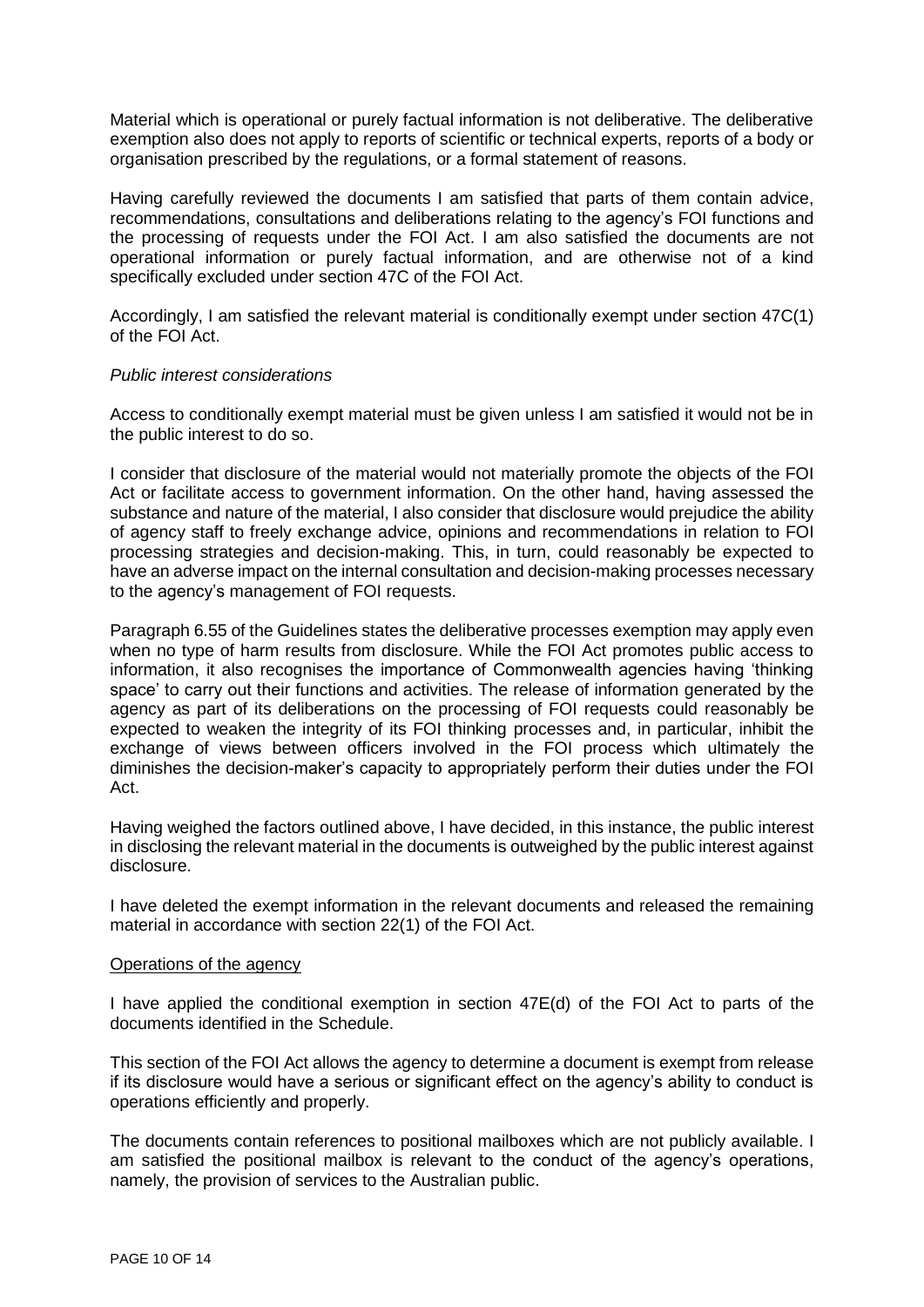I consider disclosing these internal positional mailboxes would negatively affect the conduct of the operations of the agency because these details are intended to be used only to facilitate confidential and prompt communications within the agency.

In my view, releasing the contact details of identified teams to the world-at-large is likely to result in an increased workload for the relevant teams as they would be diverted from their usual duties to respond to or redirect enquiries from people outside the agency, which may result in communications being duplicated or double-handled as a result of being directed to the wrong team. I also consider that release of this information is likely to lead to an unreasonable increase in enquiries made through the mailbox, which would be an inappropriate use of the agency's resources and is likely to result in inefficiencies.

Given the agency's interactions with the public number in the millions, diverting people from the correct, publicly-available channels cannot be categorised as insubstantial or nominal.

#### *Public interest considerations*

Access to conditionally exempt material must be given unless I am satisfied it would not be in the public interest to do so.

I consider the disclosure of the material would not promote the objects of the FOI Act and there is little to no public interest in the material being released. On the other hand, I consider the disclosure of the exempted material would have a significant and detrimental impact on the agency's ability to properly and efficiently deliver services to the Australian public.

Overall, I find the public interest in disclosing the internal positional mailbox details is outweighed by the public interest against disclosure.

I have not taken into account any of the irrelevant factors set out in section 11B(4) of the FOI Act in making this decision.

#### Unreasonable disclosure of personal information

I have applied the conditional exemption in section 47F(1) of the FOI Act to Documents 3 - 4, 6 - 8, 11 and 18 identified in the Schedule.

This section of the FOI Act allows the agency to redact material from a document if its release would involve the unreasonable disclosure of personal information about any person.

Personal information is information or an opinion about an identified individual, or an individual who is reasonably identifiable. It can include information such as a person's name, address, telephone number, date of birth, medical records, bank account details, taxation information and signature. I am satisfied Documents 4, 8, 12 and 18 contain personal information, being direct telephone numbers and office locations of senior executive staff within the agency.

I am satisfied the disclosure of the information would be unreasonable as the information is private, not publicly available, and would not be reasonably known to you.

On this basis, I have decided the personal information included in Documents 3 - 4, 6 - 8, 11 and 18 are conditionally exempt under section 47F(1) of the FOI Act.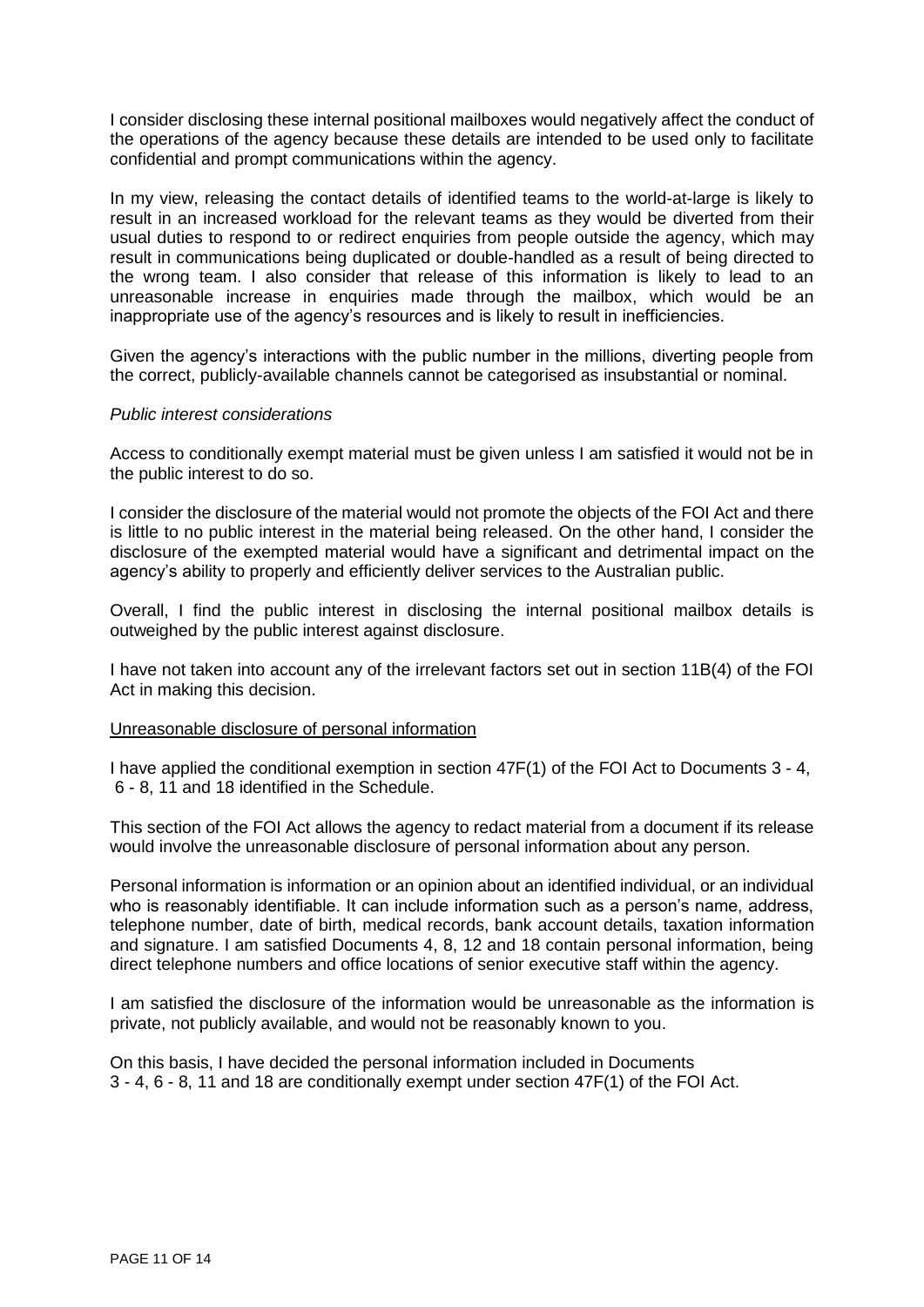#### *Public interest considerations*

Access to conditionally exempt material must be given unless I am satisfied it would not be in the public interest to do so.

I consider the disclosure of the material would not promote the objects of the FOI Act and there is little to no public interest in the material being released. I also consider disclosure would prejudice these individuals' right to privacy, and adversely affect or harm their interests. I consider there is a persuasive argument for ensuring their right to privacy where their personal information contained in the Documents is not reasonably known to you.

As such, I find the public interest in disclosing the material is outweighed by the public interest against disclosure.

I have not taken into account any of the irrelevant factors set out in section 11B(4) of the FOI Act in making this decision.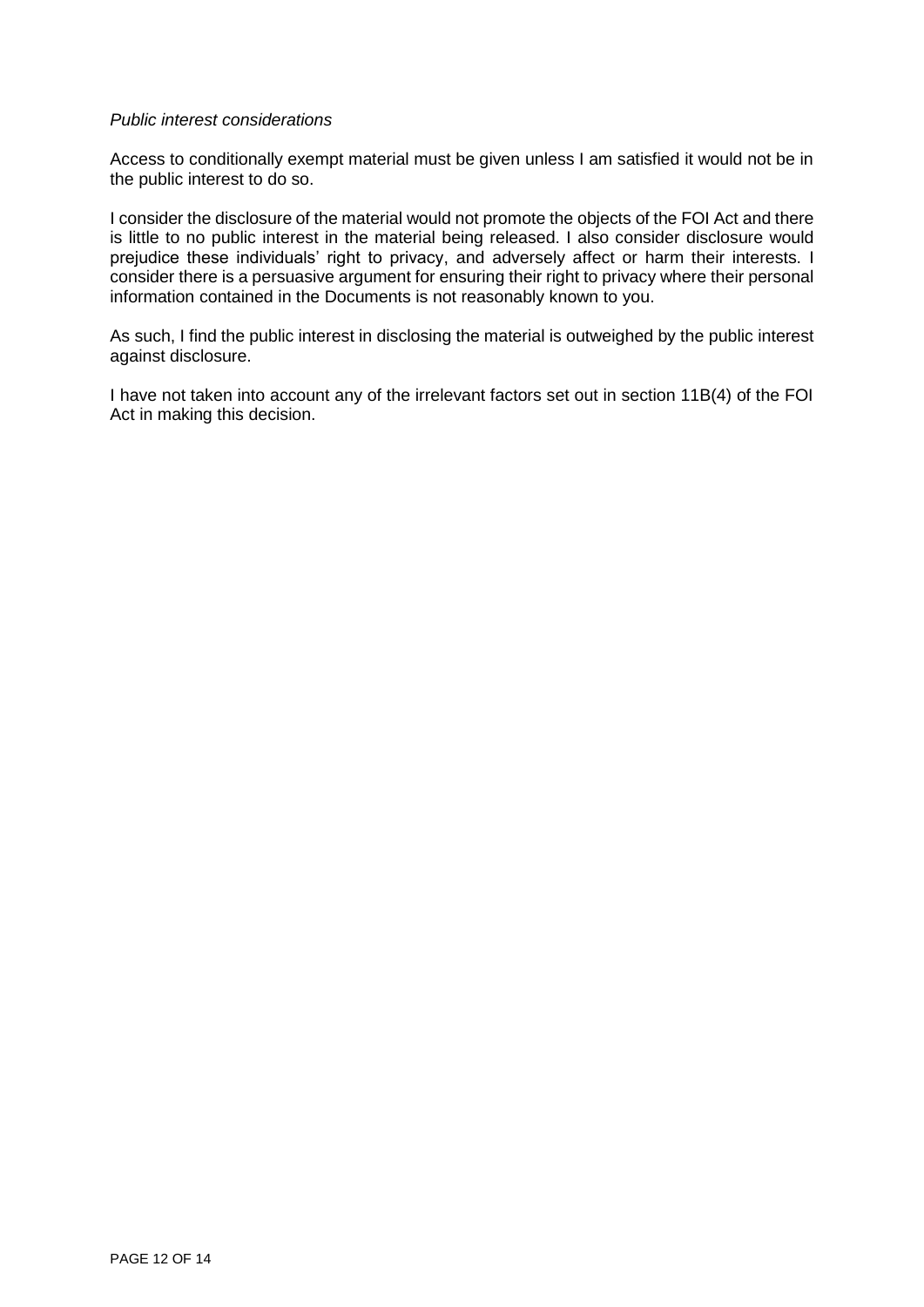### **INFORMATION ON RIGHTS OF REVIEW**

### *FREEDOM OF INFORMATION ACT 1982*

#### **Asking for a full explanation of a Freedom of Information decision**

Before you ask for a formal review of a FOI decision, you can contact us to discuss your request. We will explain the decision to you. This gives you a chance to correct misunderstandings.

#### **Asking for a formal review of a Freedom of Information decision**

If you still believe a decision is incorrect, the FOI Act gives you the right to apply for a review of the decision. Under sections 54 and 54L of the FOI Act, you can apply for a review of an FOI decision by:

- 1. an Internal Review Officer in the agency, and/or
- 2. the Australian Information Commissioner.

**Note 1:** There are no fees for these reviews.

#### **Applying for an internal review by an Internal Review Officer**

If you apply for internal review, a different decision maker to the agency delegate who made the original decision will carry out the review. The Internal Review Officer will consider all aspects of the original decision and decide whether it should change. An application for internal review must be:

- made in writing
- made within 30 days of receiving this letter, or
- sent to the address at the top of the first page of this letter.

**Note 2:** You do not need to fill in a form. However, it is a good idea to set out any relevant submissions you would like the Internal Review Officer to further consider, and your reasons for disagreeing with the decision.

#### **Applying for external review by the Australian Information Commissioner**

If you do not agree with the original decision or the internal review decision, you can ask the Australian Information Commissioner to review the decision.

If you do not receive a decision from an Internal Review Officer in the agency within 30 days of applying, you can ask the Australian Information Commissioner for a review of the original FOI decision.

You will have 60 days to apply in writing for a review by the Australian Information Commissioner.